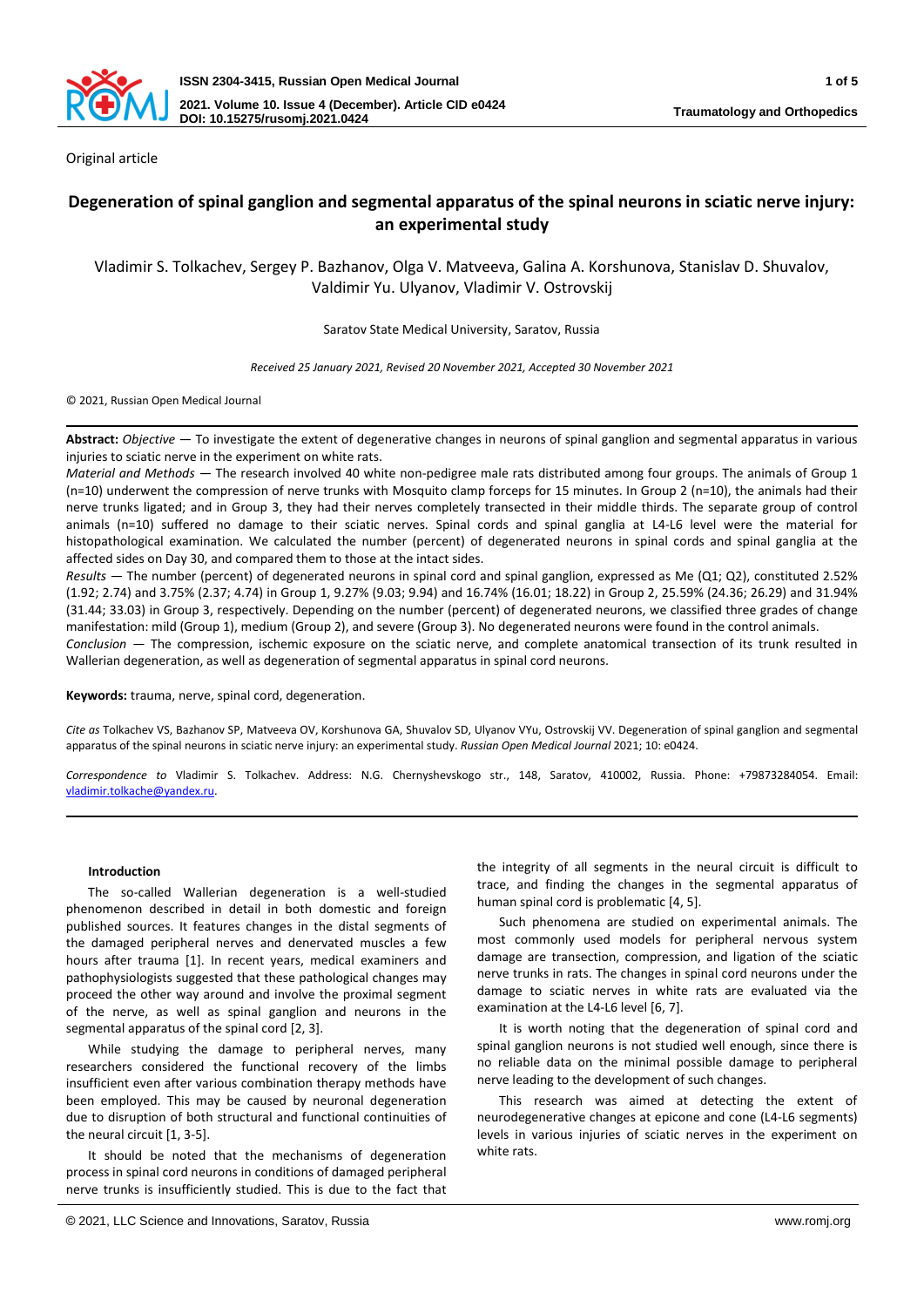

# **Material and Methods**

#### *Laboratory animals*

The research involved 40 white non-pedigree male rats with a body weight of 180-240 g, kept in the vivarium and provided with free access to food and water. The experiments were conducted at the Federal State Budgetary Institution of Higher Education, *Vavilov State Agricultural University of Saratov*, the Russian Federation Ministry of Agriculture. The research was approved by the Ethics Committee and complied with relevant regulations (Directive No. 755 of the Russian Federation Ministry of Healthcare of August 12, 1977, *On Measures for Further Improvement of the Organizational Forms of Working with Experimental Animals*; Directive No. 266 of the Russian Federation Ministry of Healthcare of June 19, 2003*, On Adoption of the Regulations for Laboratory Practices*) and the 1983 revision of the Declaration of Helsinki.

# *Surgical procedures*

Surgical procedures and other invasive interventions were performed under general anesthesia with 0.1 mL/kg of zoletil and 0.1 mL/kg of xylazine at a dose of 1 mg/kg of the rat weight, administered via intramuscular injections. Sciatic nerves were isolated from the middle thirds of the femurs, using microsurgical instruments, and then the animals were distributed among the groups. In animals of Group 1 (n=10), the nerves were compressed for 15 minutes with 12.5 cm long, 0.02 kg Halsted-Mosquito clamp forceps, with their closed ramus 4 mm wide and a retention pattern formed with grooves perpendicular to the instrument axis (simulation of compression and ischemic injury). In animals of Group 2 (n=10), the nerves were ligated on the same level with nonabsorbable filament Premilen UPS 6/0. The applied compression ratio caused no deformity to the visible contours of the nerve trunks, and it was left for 30 days. In animals of Group 3 (n=10), sciatic nerves were isolated and completely transected with a 140 mm long ophthalmic general operating knife at the level of the middle third of the femur without their further neurorrhaphy. We performed no surgical interventions on sciatic nerves of the control animals (n=10) (with no surgical wounds in the projection of the nerve trunks). After surgical procedures, the new soft tissue defects were sutured with an atraumatic UPS 5/0 suture. The animals (Groups 1-3) were kept in individual containers and provided with a proper care as well as with access to sufficient amounts of food and water. We monitored the changes in the condition of operated animals throughout the experiment.

## *Pathomorphological examination*

The rats were sacrificed by intramuscular injections of Lysthenon on Day 30. At that point, we performed laminectomies, using microsurgical instruments, and removed the distal fragments of spinal cords with spinal ganglia. The biomaterial was preserved with a 10% solution of neutral formalin and hydrated through an

increasing series of alcohol (70% alcohol  $I - 2$  h, 70% alcohol  $II - 3$ h, 80% alcohol I – 3 h, 80% alcohol II – 4 h, 96% alcohol I – 3 h, 96% alcohol II – 4 h, 96% alcohol III – 2 h). Then, the material was dehydrated (chloroform  $I - 30$  min, chloroform II - 30 min, chloroform III – 30 min, chloroform IV – 30 min, 1:1 chloroform and paraffin mixture  $-2$  h). The biomaterial was then paraffinembedded (paraffin I – 1.5 h, paraffin II – 19 h), and 5-7  $\mu$ m thick sections were cut by the RMD 3000 semi-automatic rotary microtome and stained with hematoxylin and eosin. The samples were studied using the Olympus CX31 microscope with a VIDI-CAM module. We calculated the number of degenerated neurons, using the calibrated ocular grid, considering the number of spinal cord neurons on the intact side as 100 percent.

When studying histologic sections, we paid special attention to the number of vessels full of blood, the number and condition of ganglion cells (size and shape of the cells, presence of nucleoli), and stromal edema. The arrangement of pseudounipolar neurons, their shape, and size, as well as the presence of nucleoli, were taken into account when studying histological specimens. All these features are indicative of degenerative changes in ganglion cells.

# *Statistical analyses*

We used Statistica 10.0 for Windows (SPSS version 23) software package for statistical processing of our findings. Since the initial check with Shapiro-Wilk and Kolmogorov-Smirnov tests demonstrated non-normal distributions, we employed the distribution-free methods to compute the median and interquartile ranges: Me (Q1; Q3). The differences between the analyzed groups were assessed with Mann-Whitney U test, Kruskal-Wallis test, and Wilcoxon rank-sum test. They were considered statistically significant at p≤0.05.



**Figure 1. Intact neurons (control), hematoxylin-eosin stained, 400×.**

#### **Table 1. Statistical characteristics of degenerated neurons in spinal ganglion and segmental apparatus of the spinal cord**

| Levels                                                                                                                                                                                           | Control                | Group 1                                | Group 2                                       | Group 3                                                                      |
|--------------------------------------------------------------------------------------------------------------------------------------------------------------------------------------------------|------------------------|----------------------------------------|-----------------------------------------------|------------------------------------------------------------------------------|
| Degenerated spinal cord neurons at                                                                                                                                                               | 152 (143.75; 157.50)   | 152 (146.75; 155.5)                    | 137 (134.0; 141.75)                           | 113.50 (110.0; 116.0)                                                        |
| the epicone and cone levels                                                                                                                                                                      |                        | $P^4 = 0.0051 P^{\circ}_{1-0} = 0.969$ | $P^{\Delta} = 0.0051 P^{\circ}_{1.2} = 0.011$ | $P^{\Delta}$ =0.0051 $P^{\circ}_{2-3}$ =0.00001 $P^{\circ}_{1-3}$ =0.00001   |
| Degenerated spinal ganglion                                                                                                                                                                      | 109.5 (106.75; 122.25) | 104.50 (101.75; 116.25)                | 91 (89: 103.25)                               | 75.5 (73; 85.25)                                                             |
| neurons                                                                                                                                                                                          |                        | $P^4 = 0.0744 P^{\circ}_{1.0} = 0.163$ | $P^4 = 0.0051 P^2_{1-2} = 0.0089$             | $P^{\Delta}$ =0.0051 P° <sub>2-3</sub> =0.0004342 P° <sub>1-3</sub> =0.00018 |
| $P^{\Delta}$ - p-value to compare healthy and affected sides via the Wilcoxon rank-sum test; $P^{\circ}_{H}$ - p-value to compare differences in pathologies among <i>j</i> -th and <i>i</i> -th |                        |                                        |                                               |                                                                              |
| groups via the Mann-Whitney U test.                                                                                                                                                              |                        |                                        |                                               |                                                                              |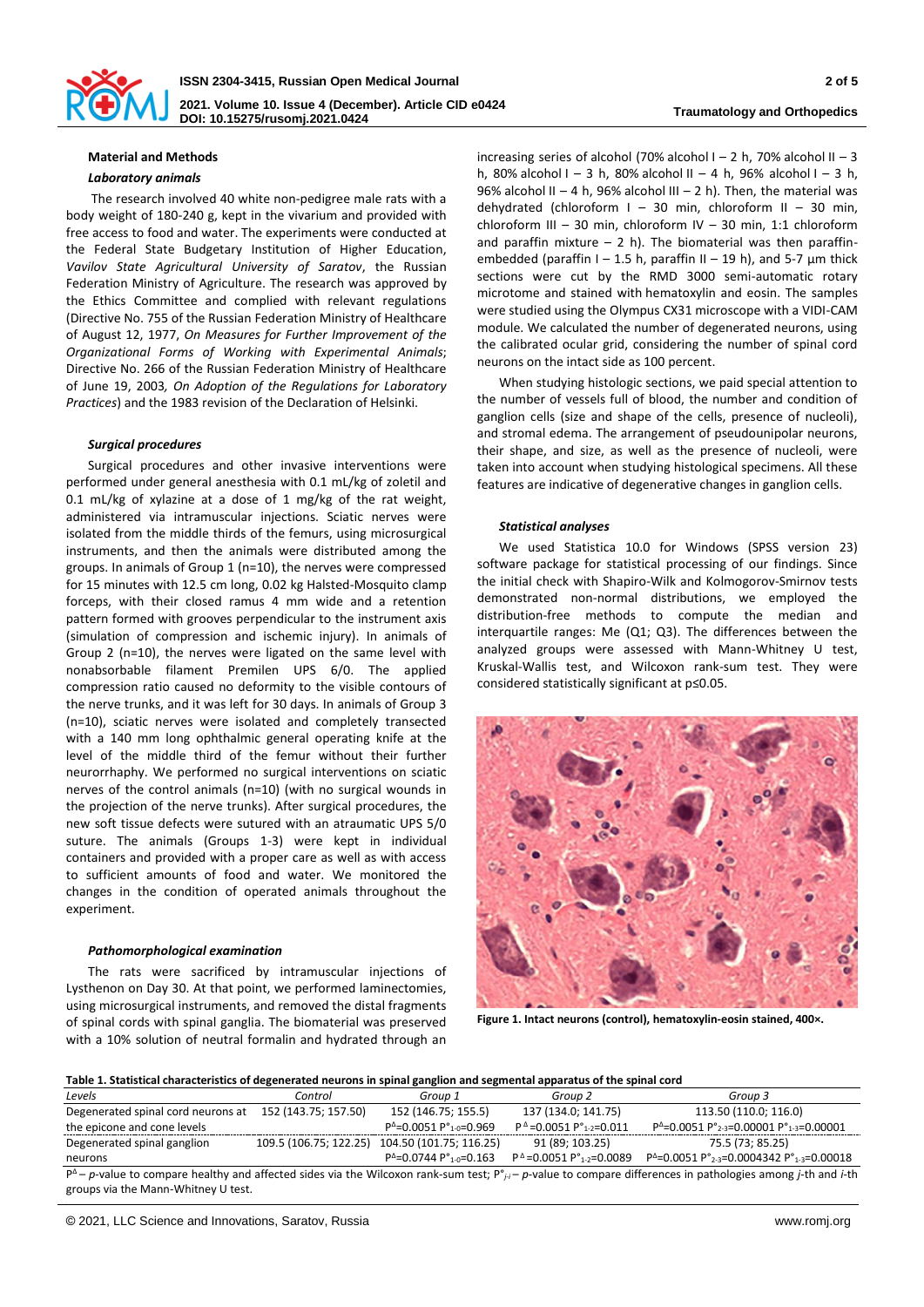



**Figure 2. Degenerated neurons (Group 2), hematoxylin-eosin stained, 400×.**



**Figure 3. Intact ganglion (control), hematoxylin-eosin stained, 400×.**



**Figure 4. Degenerated spinal ganglion (Group 3), hematoxylin-eosin stained, 400×.**

# **Results**

The investigation of histological specimens revealed degenerative changes of neurons in all experimental groups (1-3).

The homogeneity in all analyzed groups (p=0.504 for spinal ganglions, p=0.618 for spinal cords) at the level of the intact limb was established with the Kruskal-Wallis test.

The investigation of the degenerative changes in spinal ganglions involved the Kruskal-Wallis testing of homogeneity hypothesis in the groups of animals with affected limb, and revealed the differences between the groups (p<0.00001). The pairwise comparisons resulted in statistically significant differences between the controls vs. Group 2, control group vs. Group 3, Group 1 vs. Group 3 (p<0.00001). The comparison of spinal ganglions in healthy and affected sides in Group 1 revealed no differences at p=0.074 (the Wilcoxon rank-sum test), but since the sample number was small (n=10) and confidence level was close to significant we propose that these differences actually exist. The differences were also determined for Group 2 (p=0.0051) and Group 3 (p=0.0051).

The z-score for multiple comparisons revealed the statistically significant differences only in Group 3 (p<0.00001), as compared with other groups. The differences between other groups were statistically insignificant, although within the groups, the differences between affected and healthy limbs were obvious.

Therefore, Group 1 presented the small number (percent) of degenerated nerve cells that we regarded as mild damage to the spinal cord and ganglion neurons. The changes in spinal cords in Group 2 were regarded as medium damage, and Group 3 represented the severe grade of neuron degeneration. No degenerative changes were observed in the control rats.

It is worth noting that there were more degenerated neurons in spinal ganglions, as compared with those in spinal cords: such difference was found in Groups 2 and 3 with intragroup comparisons of the proportionate factor (percent) for degenerated neurons (the Wilcoxon rank-sum test p=0.0051).

The true Wilcoxon rank-sum and Mann-Whitney U test pvalues for each analyzed group are presented in the *Table* 1.

As the study of histological specimens in the intact animals demonstrated, the multipolar neurons kept their former shape and size with the central position of nucleoli. The neurocytes were mainly localized as aggregates or stretched columns with individual small full-blooded vessels (*Figure* 1), which corresponded to the norm.

Even though some neurons in the experimental groups (1-3) remained unchanged, they suffered moderate pericellular edema and pyknosis, formed microcysts, featured multiple full-blooded vessels; and their nerve cell bodies shrank, changed, and lost nuclei (*Figure* 2).

Pseudounipolar neurons in the spinal ganglia of the control animals were sitting tight, their form and size identical (*Figure* 3), whereas in the spinal ganglia of the experimental animals (Group 1-3), the cell bodies changed their shape and size and lacked nuclei (*Figure* 4).

# **Discussion**

There were studies confirming the retrograde degeneration in the spinal cord and spinal ganglion neurons with peripheral nerve injury. In these publications [2-3], the authors presented the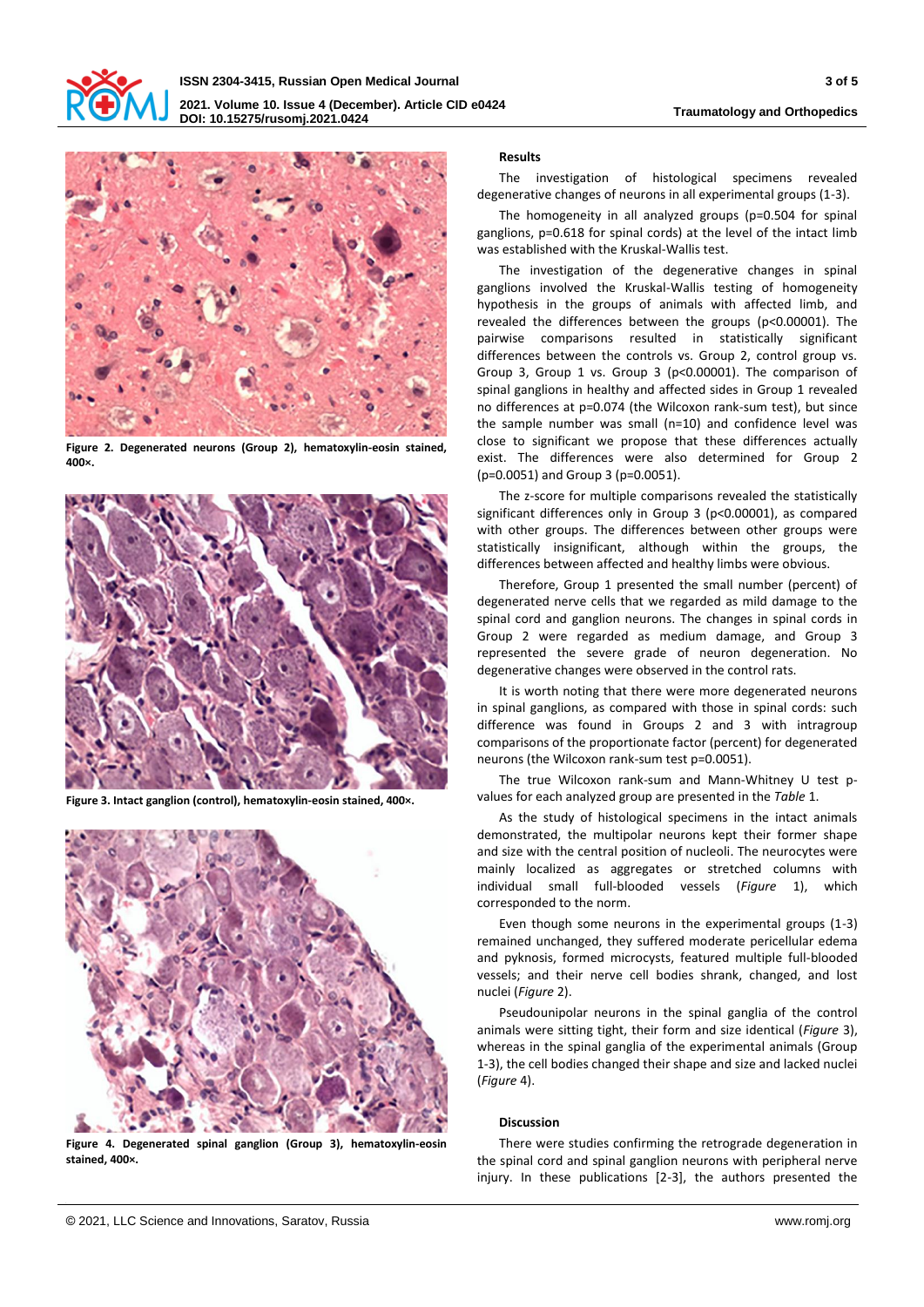

evaluation results concerning the changes in the lesions and restoration of the spinal cord and spinal ganglion neurons at various time points, based on the morphological examination of motoneuron populations, forming sciatic nerves at both sides of the rats. It was established that after axotomy at various time points of post-traumatic period the ratio of different motoneurons is variable, but it returns to the initial values by Day 300, even though the number of neurons within the population decreases. However, no data on the intensity of degenerative changes in nervous structures, depending on the severity of the sciatic nerve damage, was previously presented.

The results of other studies [8, 9] exhibited morphofunctional cell changes, including those of synaptic nature. They took place in motoneurons of rat spinal cords after sciatic nerve injury, and featured the reduction in signals for synaptic adhesion molecules. The authors also established that peripheral axotomy triggered retrograde degeneration, distal in relation to the lesion, and was accompanied by the loss of synapses (synaptic removal) from the surface of damaged spinal cord motoneurons, affected by reactive astrocytes and microglia (total removal of axon collaterals) in neuroinflammatory response. The authors also presented the data on the alteration of spatial arrangement of neurons and glia cells in anterior cornu. However, no data on the development of retrograde degeneration with respect to the severity of alterations in spinal cord nervous structures was presented.

The findings of another study [10] were related to the investigation of synaptic plasticity of motoneurons after axotomy, depending of general mechanisms in charge of trauma severity, because synaptic plasticity defined the potential errors of targeting the peripheral sensory and motor axons. The axons turned the afferent cohesion in spinal cord's maladaptive and reduced synaptic activity. However, the author provided no data on the severity of damage to spinal ganglion and spinal cord neurons, depending on the severity of damage to sciatic nerve.

In [11], the retrograde degeneration was confirmed with changes in muscular activity in rats (based on electroneuromyography data) after sciatic nerve transections. It featured disappearance of soleus and gastrocnemius H-reflexes, and repression of direct M-responses to posterior tibial nerve stimulation. This study has also drawn no conclusion about the severity of changes in morphology of spinal cord neurons, depending on the severity of sciatic nerve injury.

It was the lack of reliable conclusions in above-listed papers on the severity of retrograde degeneration in the spinal cord and ganglion that makes our research relevant in view of the necessity to evaluate this pathological process, depending on the severity of mechanical damage to the sciatic nerve. We introduced the concept of proportional factor of the injury to both spinal cord and ganglion that enabled reliable determination of the damage severity to peripheral nerves, and quantitative evaluation of the efficacy of neuroregeneration and neuroplasticity as components of neuronal remodeling in the course of neuroprotective therapy.

## **Conclusion**

Histomorphological analysis of various lesions imposed upon experimental animals revealed that the damage to the peripheral nerve has caused not just the orthograde degeneration (sensu Waller) but the retrograde degeneration as well, featured by the degeneration of neurons in the spinal ganglia and involved segments of the spinal cord. While short-term compression of the

nerve caused mild damage to the spinal ganglion and spinal cord neurons, long-term compression resulted in the medium changes, and nerve transection has led to severe damage.

# **Conflict of interest**

This research was a part of the Public Procurement No. 121032300173-9, *Designing Medical Decision-Making Support System in Combined Treatment of Peripheral Nervous System Injuries with Electrical Neuromodulation Methods*, performed at the Scientific Research Institute of Traumatology, Orthopedics and Neurosurgery, Federal State Budgetary Institution of Higher Education V.I. Razumovsky State Medical University of Saratov, the Russian Federation Ministry of Healthcare.

## **References**

- 1. Bersnev VP, Kockin GS, Izveckova TO. Practical Guide to Neurosurgery: in 2 volumes. Vol. 1. Saint Petersburg: RNHI n.a. AL Polenov. 2009; 291 p[. https://search.rsl.ru/ru/record/01004639672.](https://search.rsl.ru/ru/record/01004639672)
- 2. Blagova NV. Normal Morphology of Spinal Cord Motor Neurons and Transection of the Sciatic Nerve in Adult Rats. PhD thesis abstract. Saransk, 2011; 23 p[. https://www.elibrary.ru/item.asp?id=30359943.](https://www.elibrary.ru/item.asp?id=30359943)
- 3. Timofeeva LB. Normal Morphology of Spinal Ganglion and Transection of the Sciatic Nerve in Adult Rats. PhD thesis abstract. Saransk, 2011; 17 p. v [https://www.elibrary.ru/item.asp?id=19360062.](https://www.elibrary.ru/item.asp?id=19360062)
- 4. Puanhvuan D, Chumnanvej S, Wongsawat Y. Linear model of peripheral nerve after surgical manipulation: Preliminary report in animal study and model shift. *Annu Int Conf IEEE Eng Med Biol Soc* 2013; 2013: 4973-4976[. https://doi.org/10.1109/embc.2013.6610664.](https://doi.org/10.1109/embc.2013.6610664)
- 5. Berg A, Zelano J, Cullheim S. Netrin G-2 ligand mRNA is downregulated in spinal motoneurons after sciatic nerve lesion. *Neuroreport* 2010; 21(11): 782-785[. https://doi.org/10.1097/wnr.0b013e32833cadd8.](https://doi.org/10.1097/wnr.0b013e32833cadd8)
- Savastano LE, Laurito SR, Fitt MR, Rasmussen JA, Gonzalez Polo V, Patterson SI. Sciatic nerve injury: a simple and subtle model for investigating many aspects of nervous system damage and recovery. *J Neurosci Methods* 2014; 227: 166-180. [https://doi.org/10.1016/j.jneumeth.2014.01.020.](https://doi.org/10.1016/j.jneumeth.2014.01.020)
- 7. Gordon T, Borschel GH. The use of the rat as a model for studying peripheral nerve regeneration and sprouting after complete and partial nerve injuries. *Exp Neurol* 2017; 287(Pt 3): 331-347. [https://doi.org/10.1016/j.expneurol.2016.01.014.](https://doi.org/10.1016/j.expneurol.2016.01.014)
- 8. Berg A, Zelano J, Pekna M, Wilhelmsson U, Pekny M, Cullheim S. Axonal regeneration after sciatic nerve lesion is delayed but complete in GFAP- and vimentin-deficient mice. *PLoS One* 2013; 8(11): e79395. [https://doi.org/10.1371/journal.pone.0079395.](https://doi.org/10.1371/journal.pone.0079395)
- 9. Rashidiani-Rashidabadi A, Heidari MH, Sajadi E, Hejazi F, Fathabady FF, Sadeghi Y, et al. Sciatic nerve injury alters the spatial arrangement of neurons and glial cells in the anterior horn of the spinal cord. *Neural Regen Res* 2019; 14(10): 1833-1840. [https://doi.org/10.4103/1673-](https://doi.org/10.4103/1673-5374.257539) [5374.257539.](https://doi.org/10.4103/1673-5374.257539)
- 10. Alvarez FJ, Rotterman TM, Akhter ET, Lane AR, English AW, Cope TC. Synaptic plasticity on motoneurons after axotomy: A necessary change in paradigm. *Front Mol Neurosci* 2020; 13: 68. [https://doi.org/10.3389/fnmol.2020.00068.](https://doi.org/10.3389/fnmol.2020.00068)
- 11. English AW, Chen Y, Carp JS, Wolpaw JR, Chen XY. Recovery of electromyographic activity after transection and surgical repair of the rat sciatic nerve. *J Neurophysiol* 2007; 97(2): 1127-1134. [https://doi.org/10.1152/jn.01035.2006.](https://doi.org/10.1152/jn.01035.2006)

# *Authors:*

**Vladimir S. Tolkachev** – MD, Junior Research Assistant, Department of Innovative Projects for Neurosurgery and Vertebrology, Scientific Research Institute of Traumatology, Orthopedics and Neurosurgery, Saratov State Medical University n.a. V.I. Razumovsky, Saratov, Russia. [https://orcid.org/0000-0001-6580-4403.](https://orcid.org/0000-0001-6580-4403)